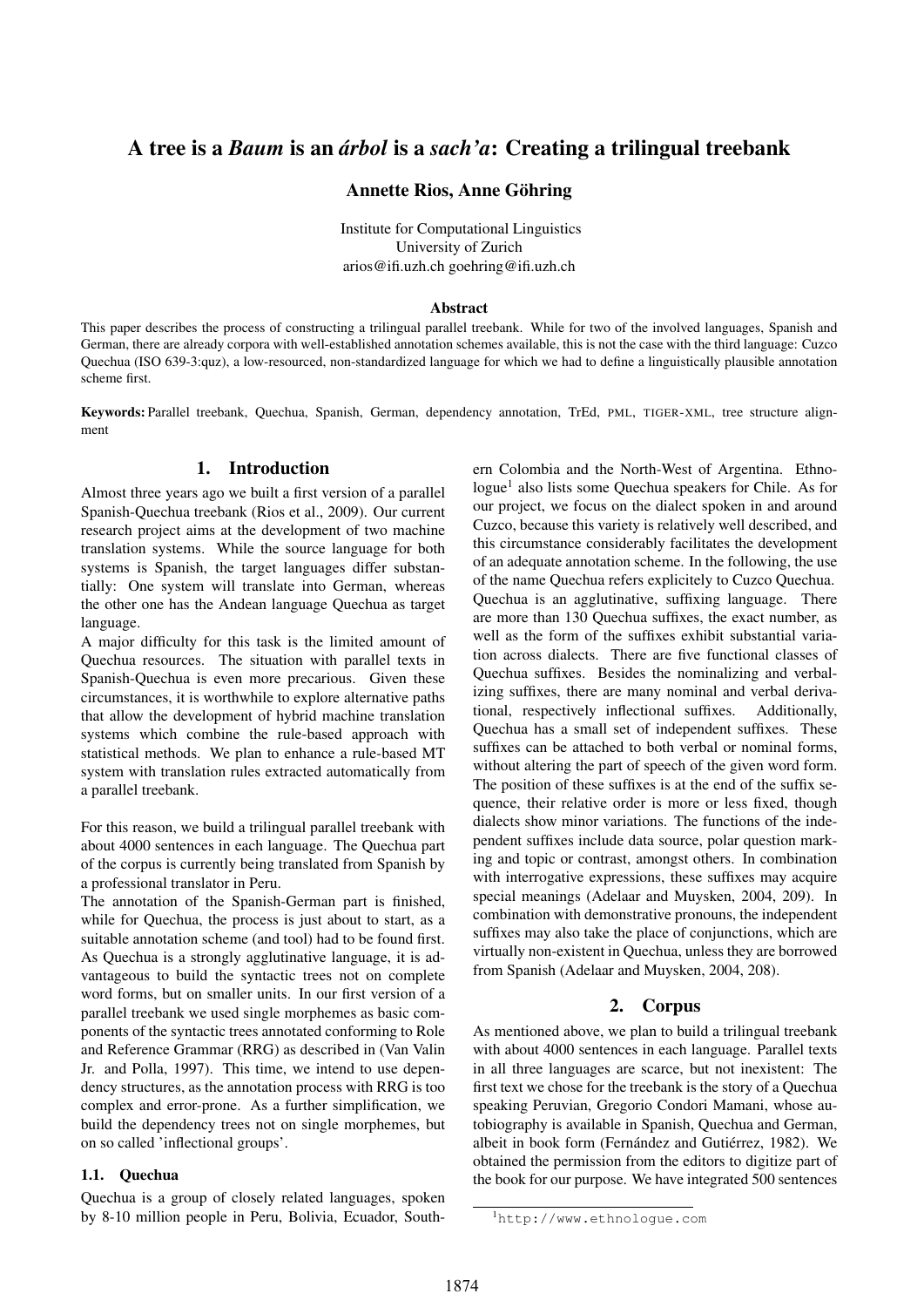of the autobiography in our trilingual treebank.

All the remaining texts for the treebank are reports on agriculture, development aid, economy, education, media and culture. We collected these documents from the internet on the following criteria: the texts are freely available for Spanish and German, they have to be good translations of one another, and they should also contain at least 200 sentences. Additionally, we tried to limit ourselves to texts that are thematically related to Peru or at least Latin America.

We have hired a professional translator in Peru to translate these documents from Spanish to Quechua. At the time, she has translated a quarter of the corpus (about 1000 sentences).

A problem that arises when translating texts that contain vocabulary out of the 'everyday-life-domain' into Quechua is the treatment of terms or concepts that do not have a straightforward translation in this language. Almost every Quechua text contains Spanish words, specially in nontraditional Andean contexts, e.g. catholic religion, technology, economy, but also the name of animals imported to South America by the Spaniards (e.g. horse, sheep). There are two types of Spanish words in Quechua texts: Loan words and foreign words. The former are typically written according to the Quechua pronunciation and receive the same treatment as native Quechua roots, i.e. they can bear suffixes. Foreign words, on the other hand, keep the original Spanish spelling and do not bear suffixes, but instead are 'cited' with *nisqa* - 'called, said', this element then bears all the corresponding suffixes.

As for translation, we would like to have as few foreign words as possible in the Quechua texts. Nevertheless, there are cases where it would be rather confusing to 'invent' a native construction instead of using the Spanish term with *nisqa*. Every individual case has to be considered carefully, and the translation decisions should be consistent across all texts. Our translator uses a translation memory system in order to facilitate this task.

As a matter of fact, Quechua, as many other indigenous languages in South America, faces the prejudice that it serves only for the expression of rural activities and everyday life situations, but not as a medium to express scientific or technological knowledge. Therefore, we think it is important to actively produce such texts and encourage the use of Quechua in more formal contexts.

Additionally to this trilingual corpus, we have collected a smaller bilingual Spanish-Quechua corpus in order to investigate the best word segmentation for Quechua with respect to word alignment between these two languages, see (Rios et al., 2012). This corpus contains about 2500 Spanish-Quechua parallel sentences from texts of various domains and genres, e.g. the Children Rights Convention, the Peruvian Constitution, some short tales, and song lyrics, amongst others. Furthermore, we are currently digitizing another set of bilingual Spanish-Quechua books that we will add to this word aligned corpus. Once the corpus is large enough to provide reliable statistical alignments, we plan to enhance our existing parallel concordancer Align+Search<sup>2</sup> with the language pair Spanish -

Quechua.

### 3. Annotation

### 3.1. Spanish and German

The syntactic annotation process of the Spanish and German parts of the treebank is finished. For both languages, we built the syntactic trees on phrase structures. For German, we followed the well established TIGER annotation<sup>3</sup> scheme while for Spanish we used a simplified version of the AnCora<sup>4</sup> specifications developed by (Taulé et al., 2008).

Both schemes represent a hybrid form of syntactic annotation: the tree structures contain both constituent nodes and dependency labels between them. In the Spanish annotation, only the constituents directly dominated by a sentence get dependency labels: these correspond to syntactic functions like subject, object, attribute, etc. As for German, all edges are labeled, e.g. the noun of a nominal phrase is explicitly labeled as head.

We preprocess the texts before manually correcting the PoS tags and chunk phrases while annotating the sentence structures. For German we used the following tools: Tree-Tagger<sup>5</sup>, Stanford Parser<sup>6</sup> and the TnT chunker integrated in Annotate<sup>7</sup>. For Spanish we use FreeLing's open-source analysis tools<sup>8</sup> for tagging and parsing, and Annotate to build the treebank.

### 3.2. Quechua

#### 3.2.1. Annotation Scheme

The initial situation with Quechua was completely different: As there are no syntactically annotated corpora available, it was not possible to follow a previously established annotation scheme. After inspecting treebanks for other agglutinative languages, we decided to use dependency structures to represent the syntactic structure of the Quechua sentences.

Due to the agglutinative word formation in Quechua, we split the complex word forms into inflectional groups<sup>9</sup>, an idea taken from the description of the Turkish METU-Sabanci treebank (Atalay et al., 2003; Eryiğit, 2007). These inflectional groups form the basic units of the dependency trees.

In order to develop an adequate annotation scheme from scratch we consulted several grammar books for Southern Quechua (Cusihuamán, 1976; Soto Ruiz, 1976; Cerrón-Palomino, 2003; Dedenbach-Salazar Sáenz et al., 2002). Additionally, descriptions of dependency schemes for other

 $3$ see http://www.ims.uni-stuttgart.de/ projekte/TIGER/

<sup>4</sup>http://clic.ub.edu/corpus/en/ancora <sup>5</sup>http://www.ims.uni-stuttgart.de/

projekte/corplex/TreeTagger

<sup>6</sup> see (Rafferty and Manning, 2008); Version 1.6.5 http://www-nlp.stanford.edu/software/ stanford-parser-2010-11-30.tgz

<sup>7</sup>http://www.coli.uni-saarland.de/ projects/sfb378/negra-corpus/annotate.html

<sup>8</sup>http://nlp.lsi.upc.edu/freeling <sup>9</sup>Abbreviated in the following as *IG*s

<sup>2</sup> see http://kitt.cl.uzh.ch/kitt/alignsearch/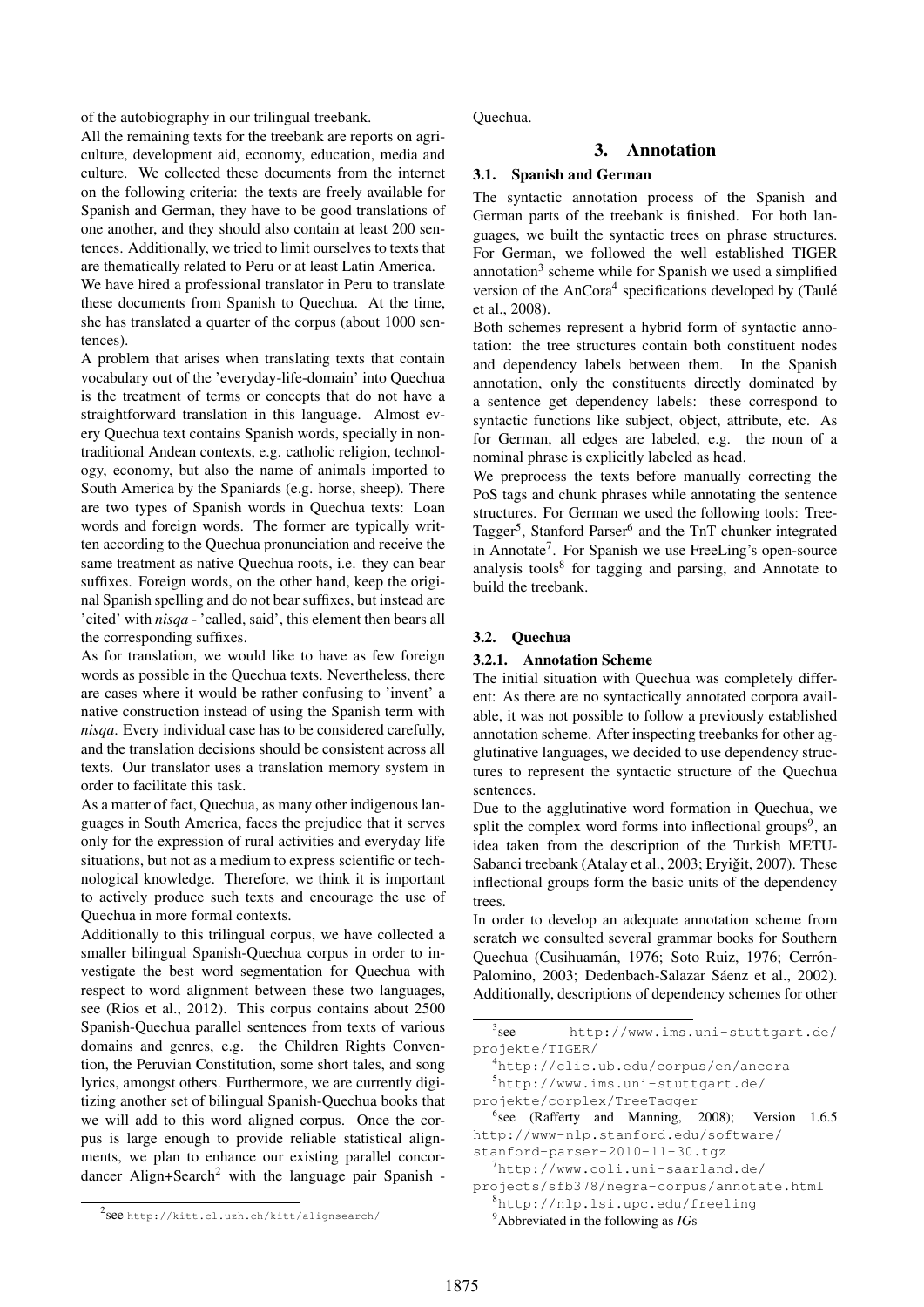languages $10$  were consulted, as considering the different approaches to dependency annotation facilitated some of the decisions concerning Quechua.

In order to give an overview on the annotation scheme for Quechua, some basic features and special cases are outlined in the following paragraphs:

VROOT As we do not include punctuation marks in our dependency trees, we introduce one non-terminal node, a virtual root (VROOT). Every punctuation mark depends directly on this virtual root as 'punc', whereas the dependency tree depends as 'sntc' (sentence) on VROOT.

Case Suffixes We consider case markers as equivalent to prepositions in languages like English (e.g. Quechua instrumental case *-wan* corresponds to English 'by, with'). In accordance with the Stanford Dependency scheme (de Marneffe and Manning, 2008) we treat case suffixes as the head of the noun they modify.

Elision of Copula The copula *kay* - 'to be' is often elided in third person contexts (see examples 3 and 4). In this case, we insert a dummy element, as the verbless clause would lack a head otherwise.

Coordination Coordinations are headless constructions by nature, therefore we arbitrarily annotate the last element as head of the preceding coordinated elements. For a headfinal language like Quechua, it makes more sense to treat the last element as head instead of the first, as this is in accordance with other constructions. Coordination can be expressed through a limited set of coordinative particles<sup>11</sup> but also through suffixes, or both. In coordinations involving connective suffixes usually every element is morphologically marked for coordination. See Fig. 1 with the simplified annotation of the following examples:

- (1) *Mana -n* Not -DirE animal -1.Sg.Poss -Add nor *uywa -y -pas ni chakra -y* field -1.Sg.Poss -Add be -3.Sg.Subj -Neg *-pas ka -n -chu.* 'I don't have animals nor field.' (lit. Neither my animal nor my field do exist')
- (2) *Kapuli -ta* Capuli -Acc -Con peach *-wan durasnu -ta* -Acc -Con carry *-wan apa -mu -sayki.* -Cis -1.Sg>2.Sg.Fut

'I will bring you capulis and peaches.'

(Cusihuamán, 1976, 142)

A further strategy for coordination in Quechua is the juxtaposition of two unmarked elements, e.g. *tayta mama* - 'parents' (lit. father mother) or *tuta p'unchaw* - 'night and day'.

Focus The evidential suffixes *-mi, -si* and *-cha* are usually attached to the focalized element, and thus besides their evidential function also serve as discourse markers. In yes/no-questions and negation, the interrogative/negation suffix *-chu* is attached to the focalized element (Sánchez, 2010, 47).

In their focalizing function, the evidential suffixes and *-chu* contrast with the topic markers *-qa* and *-ri*, which occupy the same slot in the suffix sequence and thus are mutually exclusive with the evidentials. Consider the following examples:

Evidential as focus marker:

- (3) *Pawlucha -n* Pablito -DirE/Foc brother -1.Sg.Poss -Top *wayqe -y -qa.* 'My brother is Pablito.'
- (4) *Pawlucha -qa wayqe -y* Pablito -Top brother -1.Sg.Poss -DirE/Foc *-mi.* 'As for Pablito, he's my brother.'

Negation suffix as focus marker:

- (5) *Mana -n* Not -DirE judge -Neg/Foc I *huwis -chu noqa -qa* -Top be *ka -ni.* -1.Sg.Subj 'I am not a judge (my profession is something  $else).<sup>12</sup>$
- (6) *Mana -n* Not -DirE I *noqa -chu* -Neg/Foc judge -Top be *huwis -qa ka -ni.*

-1.Sg.Subj

'I am not the judge (the judge is someone else).'

(Cusihuamán, 1976, 93)

This morphological syncretism of two functions in a single morpheme has to be adequately represented in the dependency tree: As evidentials, they modify the clause as a whole<sup>13</sup>, and therefore should depend on the head of the clause. Nevertheless, as focus markers, the evidentials clearly belong to the element they are attached to.

In order to represent both functions, we introduce an additional attribute 'discourse' to the terminal nodes, which gets the value 'FOCUS' if the element bears an evidential, or one of the other focus markers. The evidential itself depends on the head of the clause, see also the annotation of example 7 in Fig. 2.

The situation with the interrogative function of *-chu* is similar: As focus marker, it relates to the element it is attached

<sup>&</sup>lt;sup>10</sup>English: Stanford Dependencies (de Marneffe and Manning, 2008)

Czech: Prague Dependency Treebank ((Hajičová et al., 1999; Böhmová et al., 2005)

Danish: Copenhagen Dependency Treebank (Buch-Kromann et al., 2011)

<sup>11</sup>e.g. *icha* - 'or' and postposition *ima* - 'also'; additionally, combinations of demonstrative pronouns with case or so-called independent suffixes may serve as clause linkers. Furthermore, Spanish borrowings like *ni* -'nor, neither' are frequently used in texts.

<sup>12</sup>*huwis*: from Spanish *juez* - 'judge'

<sup>&</sup>lt;sup>13</sup>The occurrence of evidentials is restricted to one per clause, as there cannot be more than one data source for an utterance.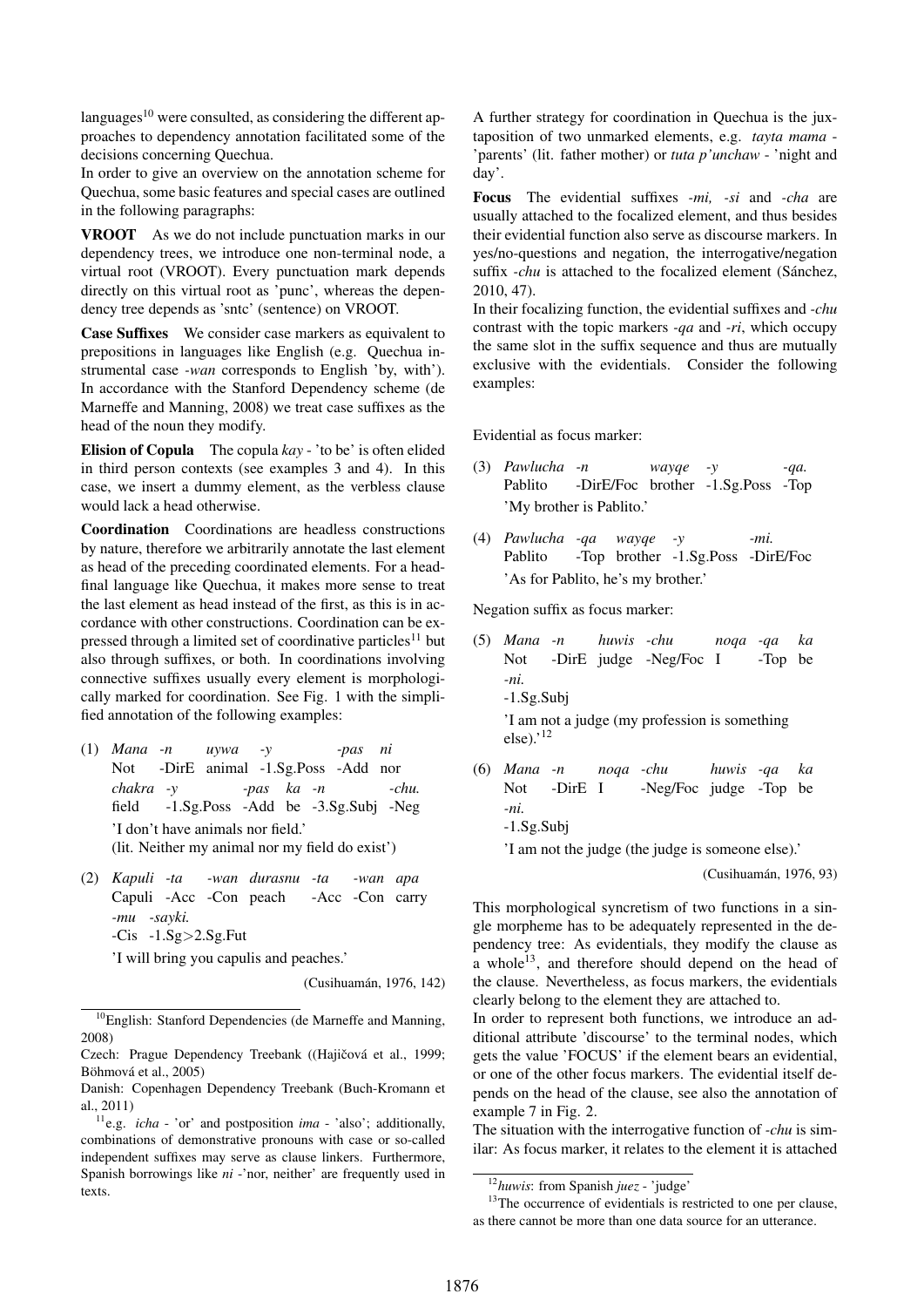

Figure 1: Coordination

to, but as interrogative suffix, it modifies the clause as a whole. As with the evidentials, we set the value for the attribute 'discourse' of the focalized element to 'FOCUS', while annotating *-chu* as direct dependent to the head of the clause.

#### 3.2.2. Annotation process

We hired a linguistically trained Quechua speaker in Peru who will build the dependency trees on the Quechua part of the corpus. The annotation scheme elaborated so far has been tested on a limited set of sentences and may still be improved during the process. The tool of choice for the annotation is the Tree Editor (*tred*) <sup>14</sup> that has been used to annotate the Prague Dependency Treebank, as it is highly adaptable and very intuitive to use. Figure 2 contains the dependency tree annotated with *tred* for the following sentence from Gregorio Condori's autobiography<sup>15</sup>:

(7) *Aqopiya -ta* Acopia -Acc -Def *-puni -n* -DirE return -Dir -Inf *kuti -mu -y -ta* -Acc want -Pst -1.Sg.Subj *muna -ra -ni.* 'I really want to go back to Acopia.' (lit. 'I want my-going-back-to-Acopia')

Nodes with lexical roots contain PoS-tags (e.g. 'VRoot' verbal root), whereas suffixes contain a tag that indicates their suffix class (e.g. 'Cas' - case suffix). Furthermore, every node has tags that contain the morphological information of the morphemes (e.g. '+Acc' - accusative case). Additionally, the Spanish translation of the lexical roots is given.

Every dependency is labeled according to the relation of the elements.

# 4. Alignment

We align the correspondences in the German and Spanish parallel trees with TreeAligner, a tool developed in-house. We follow the guidelines we defined for aligning syntactic trees between English, Swedish, German and French (Volk et al., 2010), extending them to cover the Spanish specific morpho-syntactic features, e.g. clitics. All alignments represent translation correspondences that are valid independently of the given context. We distinguish two types of alignments between phrase structures, depending on the correspondence quality: exact alignment if the phrases convey the same meaning accurately, and fuzzy alignment if they provide only approximately the same information. In our example sentence, all the alignments between words and phrases are exact (green lines in Fig 3). Fuzzy alignments are set e.g. between non-finite verbs when the Spanish verb form bears a pronominal clitic, as in *comerla*, 'to eat it'.

As for Spanish and Quechua, we will convert the Spanish treebank to PML (Prague Markup Language) and use TrEd's parallel treebank extension to annotate the alignments<sup>16</sup>. We already have experimented on word alignments (Rios et al., 2012). We are currently writing the guidelines on how to align the different structures between Spanish and Quechua.

### 5. Conclusions

We have built a syntactically annotated parallel corpus of 4000 sentences in Spanish and German. In a few months, we will add a third treebank with the same texts in Cuzco Quechua. The resulting trilingual parallel treebank consists of PML (Prague Markup Language) files for all three languages, additionally the Spanish and German treebanks will be available in TIGER-XML. As for the annotation of

<sup>14</sup>http://ufal.mff.cuni.cz/˜pajas/tred/ <sup>15</sup>Abbreviations:

Acc - accusative, Def - definitively, DirE - direct evidentiality, Dir - directional, Inf - infinitive, Pst - Past

<sup>16</sup>see http://ufal.mff.cuni.cz/˜pajas/tred/ extensions/parallel/documentation/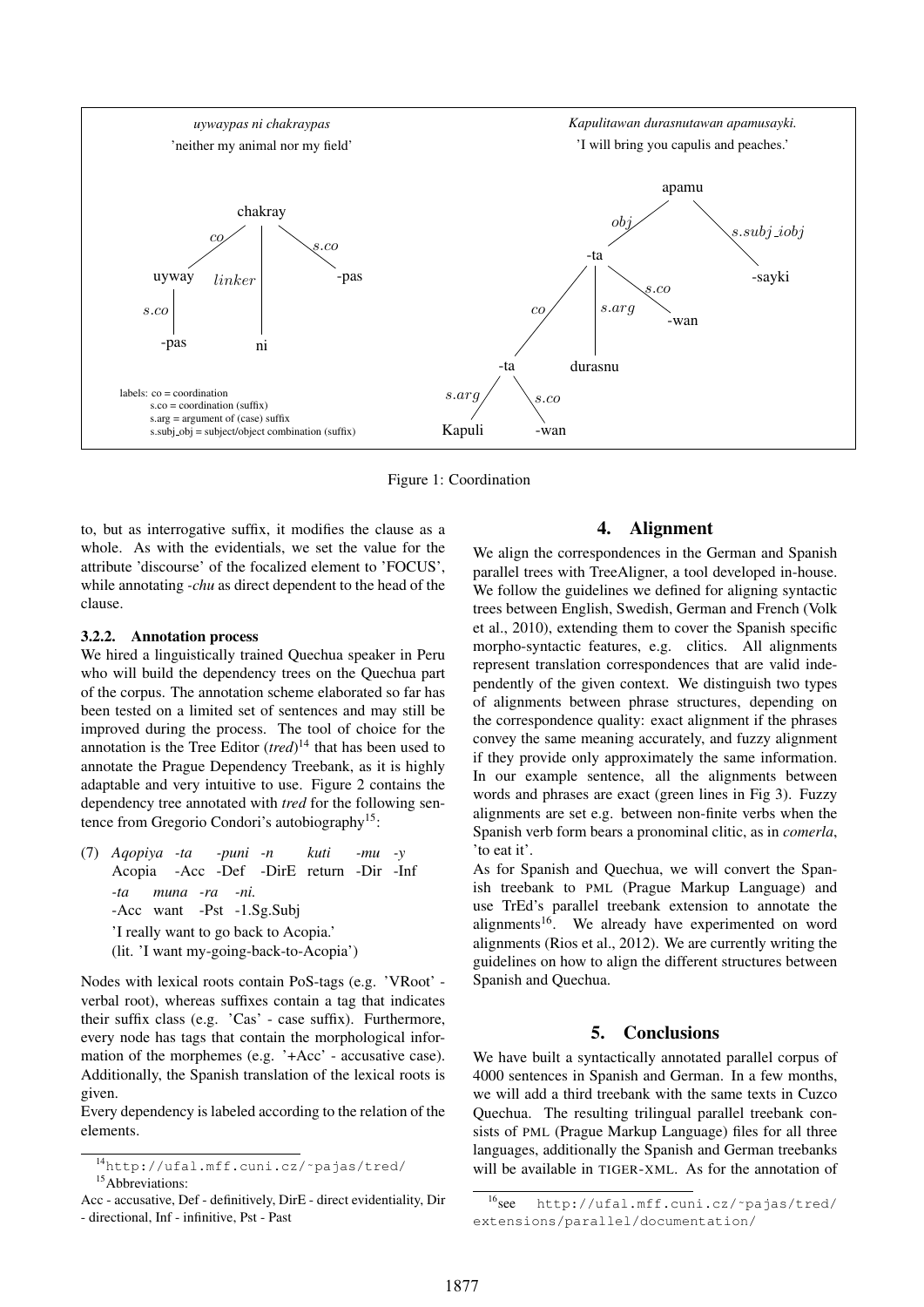

Figure 2: Quechua tree to example sentence (7)

the alignments, those are contained in separate XML files. We plan to release the Spanish-German part at mid 2012 and the Quechua part at the end of 2012 at the latest.

The main reason behind the construction of this trilingual treebank lies in its usability for machine translation: We are currently developing two rule-based MT prototypes, one in the direction Spanish to German, and another one for the translation from Spanish to (Cuzco) Quechua. Once the treebank is finished, we plan to extract translation rules and their corresponding weights from the parallel trees in order to enhance our rule-based prototype MT systems with statistical methods.

Furthermore, the published resources should also be useful for linguistic studies or language comparisons.

### 6. Acknowledgements

We would like to thank the publishers who have granted us to use part of Gregorio Condori's autobiography, as well as the many students who have contributed to the annotation of the Spanish and German texts. Finally, we would like to give our special thanks to our Peruvian co-workers for the translations, the annotation as well as the linguistic consulting. This research is funded by the Swiss National Science Foundation under grant 100015 132219/1.

### 7. References

- Willem F. H. Adelaar and Pieter Muysken. 2004. *The Languages of the Andes*. Cambridge Language Surveys. Cambridge University Press.
- Nart B. Atalay, Kemal Oflazer, and Bilge Say. 2003. The Annotation Process in the Turkish Treebank. In *Proceedings of the 4th International Workshop on Linguistically Interpreteted Corpora (LINC)*.
- Alena Böhmová, Silvie Cinková, and Eva Hajičová, 2005. A Manual for Tectogrammatical Layer Annotation of the Prague Dependency Treebank (English translation). Technical report, UFAL MFF UK, Prague, Czech Re- ´ public.
- Matthias Buch-Kromann, Morten Gylling-Jørgensen, Lotte Jelsbech Knudsen, Iørn Korzen, and Henrik Høeg Müller. 2011. The inventory of linguistic relations used in the Copenhagen Dependency Treebanks. Technical report, Copenhagen Business School, September.
- Rodolfo Cerrón-Palomino. 2003. Lingüística Quechua. Centro de Estudios Regionales Andinos Bartolomé de Las Casas (CBC), 2. edition.
- Antonio G. Cusihuamán. 1976. Gramática Quechua: *Cuzco-Collao*. Gramaticas referenciales de la lengua ´